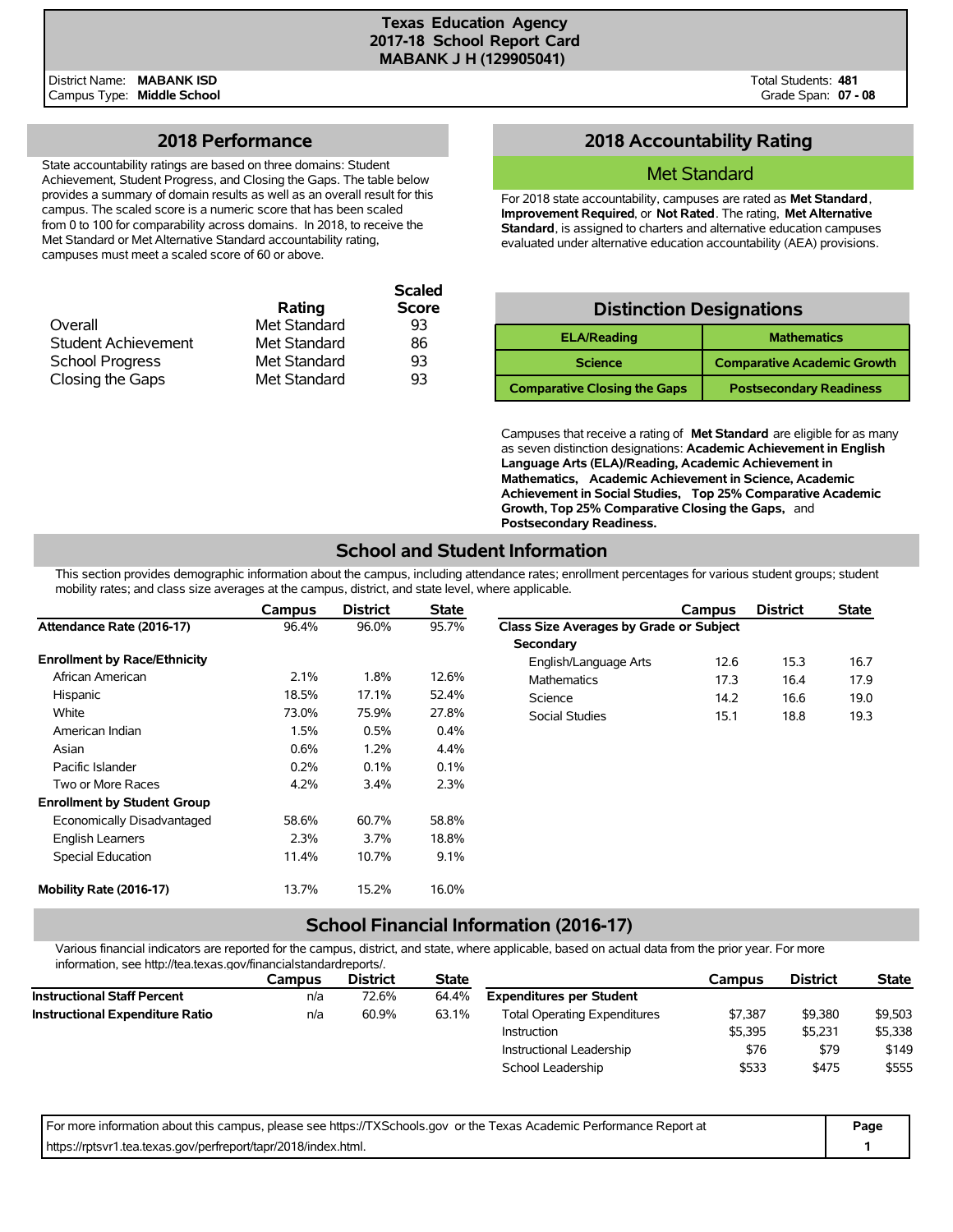# Texas Education Agency **MABANK J H (129905041)**

|                                                                                |      | <b>State</b> | <b>District</b> |     | African<br>Campus American Hispanic |               | White | American<br>Indian       | Asian  | <b>Pacific</b><br><b>Islander</b> | Two or<br>More<br>Races | Econ<br><b>Disadv</b> |
|--------------------------------------------------------------------------------|------|--------------|-----------------|-----|-------------------------------------|---------------|-------|--------------------------|--------|-----------------------------------|-------------------------|-----------------------|
| STAAR Performance Rates at Approaches Grade Level or Above (All Grades Tested) |      |              |                 |     |                                     |               |       |                          |        |                                   |                         |                       |
| All Subjects                                                                   | 2018 | 77%          | 85%             | 85% |                                     | 85%           | 85%   | 84%                      | 93%    | $\overline{a}$                    | 86%                     | 81%                   |
|                                                                                | 2017 | 75%          | 83%             | 85% | $\ast$                              | 80%           | 87%   | *                        | 80%    | $\overline{a}$                    | 75%                     | 81%                   |
| Reading                                                                        | 2018 | 74%          | 81%             | 88% | $\ast$                              | 87%           | 87%   | ∗                        | $\ast$ | $\overline{\phantom{a}}$          | 100%                    | 84%                   |
|                                                                                | 2017 | 72%          | 80%             | 89% | *                                   | 89%           | 91%   | ∗                        | $\ast$ | $\overline{\phantom{a}}$          | $\ast$                  | 85%                   |
| Mathematics                                                                    | 2018 | 81%          | 93%             | 95% | $\ast$                              | 95%           | 95%   | ∗                        | $\ast$ | $\overline{a}$                    | $\ast$                  | 94%                   |
|                                                                                | 2017 | 79%          | 89%             | 90% | $\ast$                              | 86%           | 92%   | ∗                        | $\ast$ | $\overline{a}$                    | $\ast$                  | 87%                   |
| Writing                                                                        | 2018 | 66%          | 72%             | 71% | $\ast$                              | 68%           | 73%   | ∗                        | $\ast$ | $\overline{\phantom{a}}$          | $\ast$                  | 64%                   |
|                                                                                | 2017 | 67%          | 74%             | 76% | $\ast$                              | $\ast$        | 79%   | ∗                        | $\ast$ |                                   | $\ast$                  | 71%                   |
| Science                                                                        | 2018 | 80%          | 91%             | 90% | $\ast$                              | 94%           | 90%   | ∗                        | $\ast$ | $\overline{a}$                    | $\ast$                  | 89%                   |
|                                                                                | 2017 | 79%          | 90%             | 92% | ∗                                   | 89%           | 92%   | $\overline{\phantom{a}}$ | $\ast$ | $\overline{\phantom{a}}$          | $\ast$                  | 88%                   |
| Social Studies                                                                 | 2018 | 78%          | 81%             | 65% | $\ast$                              | 67%           | 66%   | $\ast$                   | $\ast$ | $\overline{a}$                    | $\ast$                  | 58%                   |
|                                                                                | 2017 | 77%          | 78%             | 66% | $\ast$                              | $\ast$        | 71%   |                          | $\ast$ |                                   | $\ast$                  | 62%                   |
|                                                                                |      |              |                 |     |                                     |               |       |                          |        |                                   |                         |                       |
| STAAR Performance Rates at Meets Grade Level or Above (All Grades Tested)      |      |              |                 |     |                                     |               |       |                          |        |                                   |                         |                       |
| All Subjects                                                                   | 2018 | 48%          | 56%             | 56% | $\ast$                              | 55%           | 57%   | 47%                      | 73%    |                                   | 53%                     | 50%                   |
|                                                                                | 2017 | 45%          | 52%             | 53% | *                                   | 43%           | 57%   | ∗                        | 70%    | $\overline{\phantom{a}}$          | 39%                     | 47%                   |
| Reading                                                                        | 2018 | 46%          | 51%             | 53% | $\ast$                              | 52%           | 54%   | ∗                        | $\ast$ | $\overline{\phantom{a}}$          | 56%                     | 46%                   |
|                                                                                | 2017 | 44%          | 51%             | 57% | $\ast$                              | 43%           | 61%   | ∗                        | $\ast$ | $\overline{\phantom{a}}$          | $\ast$                  | 50%                   |
| Mathematics                                                                    | 2018 | 50%          | 65%             | 76% | *                                   | 79%           | 76%   | ∗                        | $\ast$ | $\overline{\phantom{a}}$          | $\ast$                  | 71%                   |
|                                                                                | 2017 | 46%          | 56%             | 62% | *                                   | 58%           | 65%   | $\ast$                   | $\ast$ | $\overline{a}$                    | $\ast$                  | 56%                   |
| Writing                                                                        | 2018 | 41%          | 47%             | 44% | $\ast$                              | 36%           | 47%   | ∗                        | $\ast$ |                                   | $\ast$                  | 37%                   |
|                                                                                | 2017 | 36%          | 40%             | 38% | $\ast$                              | $\ast$        | 44%   | ∗                        | $\ast$ |                                   | $\ast$                  | 35%                   |
| Science                                                                        | 2018 | 51%          | 61%             | 67% | $\ast$                              | 58%           | 70%   | ∗                        | $\ast$ |                                   | $\ast$                  | 60%                   |
|                                                                                | 2017 | 49%          | 60%             | 65% | $\ast$                              | 54%           | 68%   |                          | $\ast$ | $\overline{a}$                    | $\ast$                  | 58%                   |
| Social Studies                                                                 | 2018 | 53%          | 47%             | 22% | $\ast$                              | 25%           | 23%   | ∗                        | $\ast$ | $\overline{\phantom{a}}$          | $\ast$                  | 18%                   |
|                                                                                | 2017 | 49%          | 41%             | 30% | $\ast$                              | $\ast$        | 31%   |                          | $\ast$ |                                   | $\ast$                  | 25%                   |
| STAAR Performance Rates at Masters Grade Level (All Grades Tested)             |      |              |                 |     |                                     |               |       |                          |        |                                   |                         |                       |
| All Subjects                                                                   | 2018 | 22%          | 24%             | 27% | *                                   | 27%           | 28%   | 26%                      | 47%    | $\overline{\phantom{a}}$          | 19%                     | 22%                   |
|                                                                                | 2017 | 20%          | 21%             | 23% | $\ast$                              | 15%           | 26%   | *                        | 70%    | $\overline{\phantom{a}}$          | 15%                     | 18%                   |
| Reading                                                                        | 2018 | 19%          | 20%             | 29% | *                                   | 24%           | 31%   | ∗                        | $\ast$ | $\overline{a}$                    | 31%                     | 24%                   |
|                                                                                | 2017 | 19%          | 19%             | 26% | $\ast$                              | 14%           | 30%   | ∗                        | $\ast$ | $\overline{a}$                    | $\ast$                  | 21%                   |
|                                                                                | 2018 | 24%          | 31%             | 38% | $\ast$                              | 42%           | 38%   | ∗                        | $\ast$ | $\overline{\phantom{a}}$          | $\ast$                  | 32%                   |
| Mathematics                                                                    | 2017 | 22%          | 27%             | 28% | $\ast$                              | 22%           | 30%   | ∗                        | $\ast$ | $\overline{a}$                    | $\ast$                  | 21%                   |
|                                                                                |      |              |                 |     | $\ast$                              |               | 8%    | $\ast$                   | $\ast$ |                                   | $\ast$                  | 7%                    |
| Writing                                                                        | 2018 | 13%          | 12%             | 9%  |                                     | 13%<br>$\ast$ |       | ∗                        |        |                                   | $\ast$                  |                       |
|                                                                                | 2017 | 11%          | 11%             | 10% |                                     |               | 12%   |                          |        |                                   | $\ast$                  | 7%                    |
| Science                                                                        | 2018 | 23%          | 27%             | 38% |                                     | 35%           | 40%   |                          |        |                                   | $\ast$                  | 30%                   |
|                                                                                | 2017 | 19%          | 25%             | 30% | ∗                                   | 22%           | 32%   |                          |        |                                   |                         | 26%                   |
| Social Studies                                                                 | 2018 | 31%          | 23%             | 10% | ∗                                   | 10%           | 11%   | ∗                        |        |                                   | $\ast$                  | 6%                    |
|                                                                                | 2017 | 27%          | 17%             | 13% | $\ast$                              | $\ast$        | 14%   |                          | $\ast$ |                                   | $\ast$                  | 8%                    |
| Academic Growth Score (All Grades Tested)                                      |      |              |                 |     |                                     |               |       |                          |        |                                   |                         |                       |
| All Subjects                                                                   | 2018 | 69           | $71$            | 85  | 88                                  | 84            | 85    | 70                       | 100    | $\overline{\phantom{a}}$          | 91                      | 85                    |
| Reading                                                                        | 2018 | 69           | 66              | 78  | 75                                  | 81            | 76    | $\ast$                   |        |                                   | 88                      | 79                    |
| Mathematics                                                                    | 2018 | $70\,$       | 76              | 92  | 100                                 | 88            | 93    | $\ast$                   | $\ast$ |                                   | 94                      | 91                    |

For more information about this campus, please see https://TXSchools.gov or the Texas Academic Performance Report at **Page**

https://rptsvr1.tea.texas.gov/perfreport/tapr/2018/index.html. **2**

'?' Indicates that the data for this item were statistically improbable, or were reported outside a reasonable range. '' Indicates zero observations reported for this group.

'\*' Indicates results are masked due to small numbers to protect student confidentiality. 'n/a' Indicates data reporting is not applicable for this group.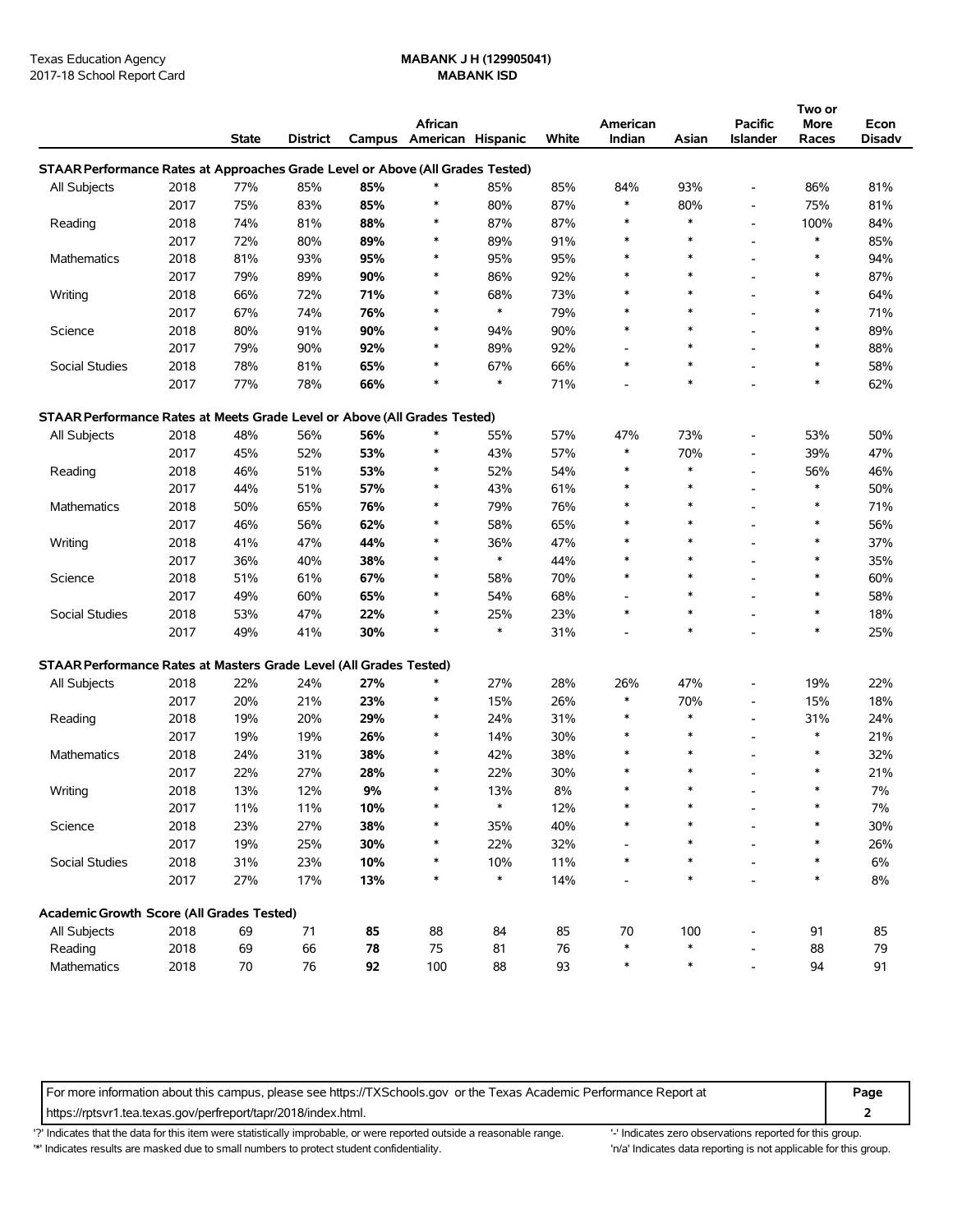|                                                                       |      |              |                 |                          | African |        |       | American |        | <b>Pacific</b>           | Two or<br><b>More</b> | Econ          |
|-----------------------------------------------------------------------|------|--------------|-----------------|--------------------------|---------|--------|-------|----------|--------|--------------------------|-----------------------|---------------|
|                                                                       |      | <b>State</b> | <b>District</b> | Campus American Hispanic |         |        | White | Indian   | Asian  | <b>Islander</b>          | Races                 | <b>Disadv</b> |
| Progress of Prior-Year Non-Proficient Students                        |      |              |                 |                          |         |        |       |          |        |                          |                       |               |
| Sum of Grades 4-8                                                     |      |              |                 |                          |         |        |       |          |        |                          |                       |               |
| Reading                                                               | 2018 | 38%          | 45%             | 53%                      | ∗       | 50%    | 48%   |          | ∗      |                          | $\ast$                | 52%           |
|                                                                       | 2017 | 35%          | 44%             | 58%                      | ∗       | 62%    | 63%   | $\ast$   | $\ast$ |                          | ∗                     | 58%           |
| Mathematics                                                           | 2018 | 47%          | 71%             | 79%                      | ∗       | 71%    | 79%   |          |        |                          | $\ast$                | 78%           |
|                                                                       | 2017 | 43%          | 56%             | 59%                      | ∗       | 59%    | 62%   |          |        |                          | *                     | 58%           |
| <b>Students Success Initiative</b>                                    |      |              |                 |                          |         |        |       |          |        |                          |                       |               |
| <b>Grade 8 Reading</b>                                                |      |              |                 |                          |         |        |       |          |        |                          |                       |               |
| Students Meeting Approaches Grade Level on First STAAR Administration |      |              |                 |                          |         |        |       |          |        |                          |                       |               |
|                                                                       | 2018 | 79%          | 86%             | 86%                      | ∗       | 91%    | 84%   | $\ast$   | ∗      |                          | 100%                  | 82%           |
| <b>Students Requiring Accelerated Instruction</b>                     |      |              |                 |                          |         |        |       |          |        |                          |                       |               |
|                                                                       | 2018 | 21%          | 14%             | 14%                      | $\ast$  | $\ast$ | 16%   | $\ast$   | $\ast$ |                          | $\ast$                | 18%           |
| <b>STAAR Cumulative Met Standard</b>                                  |      |              |                 |                          |         |        |       |          |        |                          |                       |               |
|                                                                       | 2018 | 85%          | 93%             | 93%                      | 100%    | 96%    | 91%   | $\ast$   | $\ast$ |                          | 100%                  | 91%           |
| <b>Grade 8 Mathematics</b>                                            |      |              |                 |                          |         |        |       |          |        |                          |                       |               |
| Students Meeting Approaches Grade Level on First STAAR Administration |      |              |                 |                          |         |        |       |          |        |                          |                       |               |
|                                                                       | 2018 | 80%          | 96%             | 96%                      | ∗       | 98%    | 96%   | *        | $\ast$ | $\overline{\phantom{0}}$ | 100%                  | 95%           |
| <b>Students Requiring Accelerated Instruction</b>                     |      |              |                 |                          |         |        |       |          |        |                          |                       |               |
|                                                                       | 2018 | 20%          | 4%              | 4%                       | $\ast$  | ∗      | 4%    | $\ast$   |        |                          |                       | 5%            |
| <b>STAAR Cumulative Met Standard</b>                                  |      |              |                 |                          |         |        |       |          |        |                          |                       |               |
|                                                                       | 2018 | 86%          | 98%             | 98%                      | 100%    | 100%   | 97%   |          |        |                          | 100%                  | 98%           |

For more information about this campus, please see https://TXSchools.gov or the Texas Academic Performance Report at **Page** https://rptsvr1.tea.texas.gov/perfreport/tapr/2018/index.html. **3**

'?' Indicates that the data for this item were statistically improbable, or were reported outside a reasonable range. "Indicates zero observations reported for this group. '\*' Indicates results are masked due to small numbers to protect student confidentiality. 'n/a' Indicates data reporting is not applicable for this group.